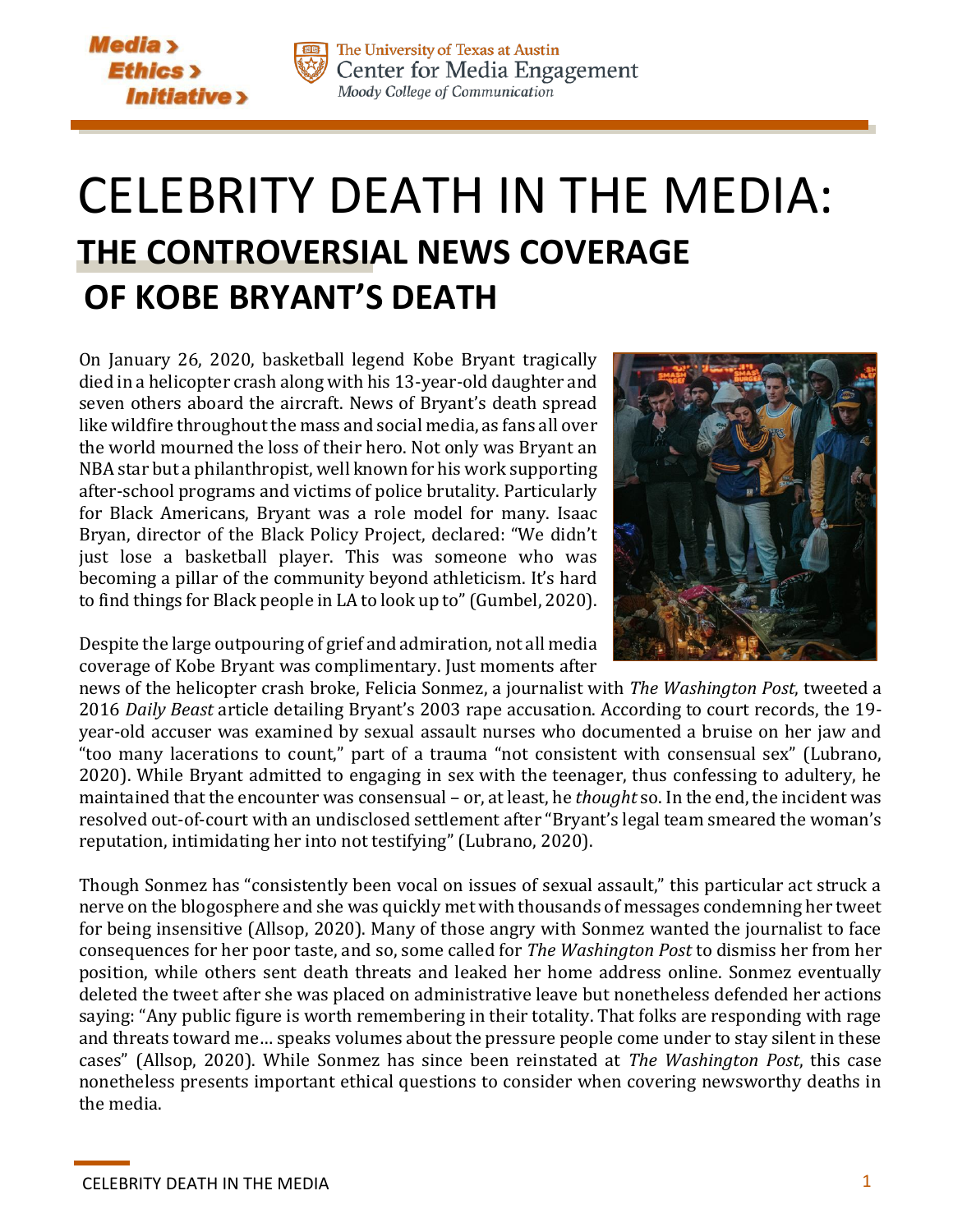



On one side, there are those who argue Sonmez's tweet was inappropriate simply because it is wrong to speak ill of the dead, especially the very-well-liked deceased. Such a response also points to her quick timing, when not even a full day had passed since Bryant's untimely demise. As Kerri Sackville notes, in respecting the dead we show compassion for the grieving: "We understand the grief of bereaved people, and hold back from slandering the deceased to avoid compounding their pain" (Sackville, 2019). Here, Sonmez's actions were viewed as disrespectful to Bryant's friends and family dealing with tremendous hurt. Outside of this concern, the tweet could be considered problematic due to the nature of the 2003 case itself. On September 1, 2004, the case was dismissed after the accuser refused to testify in court, so no court found Bryant guilty of the crime alleged (Stern, 2016). Under American law we are all innocent until proven guilty, thus, some say that Bryant should be given the benefit of the doubt since he was never convicted of any wrongdoing.

Furthermore, it could be argued that even *if* Bryant did commit the assault, it happened over 20 years ago and he has done more than make up for it – both in settling directly with the accuser herself and working towards personal redemption in his charity work. How long must someone's mistakes follow them for? Are these mistakes prominent items to recall upon their demise, or should we remember individuals for their successes or improvements? This point is also connected to racial concerns. As many have pointed out, Black Americans (celebrities or otherwise) often face more disproportionate criticism than anyone else. As Bryant knew all too well in his work with the Black Policy Project, focused as it was on violence against Black citizens, it is a common tactic for the media to release every detail of the victim's criminal record to the public–no matter how small, old, or irrelevant the information is–in order to try and justify the often-lethal violence used on African American citizens by law enforcement. In this way, Sonmez could be viewed as participating in the over-policing of Black Americans, allowing Bryant no peace from his past even after death.

On the other side, there are those who argue Sonmez did nothing wrong in bringing up Bryant's past. His loved ones will have to struggle and grieve regardless of media coverage; thus, the reality of his sexual assault accusation is not something that we should run away from, but confront head on. "To everyone yelling 'NOT NOW': Then when? When are we supposed to grapple with, and tell the whole truth about, the lives of people many admire?" wrote feminist lawyer Jill Filipovic (Gollom, 2020). Unfortunately there are no hard and fast rules about how long one must wait until it is culturally appropriate to discuss the problematic actions of the dead, and due to Bryant's status as a popular hero, there are many who may never be ready for such a conversation. Why should we wait until there is no one paying attention? Who is served by always "waiting for a more appropriate time?" Many might argue that rape culture in the United States thrives on silence as sexual assault allegations are often overlooked, downplayed, or discouraged because they can "ruin men's lives." But, life and death cannot both be excuses to ignore discussing social problems. Neither should Bryant's fame provide him immunity from criticism that any ordinary person would be subject to.

Furthermore, while it is true that Black Americans often bear the brunt of disproportionate criticism, this shouldn't mean that we ignore their transgressions. Rather, the argument goes, the issue is that we must expend the same vigilant energy in reporting and starting conversations around white crime. In order to put an end to sexual violence, it is imperative to disrupt the culture of silence it depends on, and thus, no individual perpetrator can be "too important" to disregard. Doing so only enforces the same harmful ideas which keep victims from speaking up in the first place: the problematic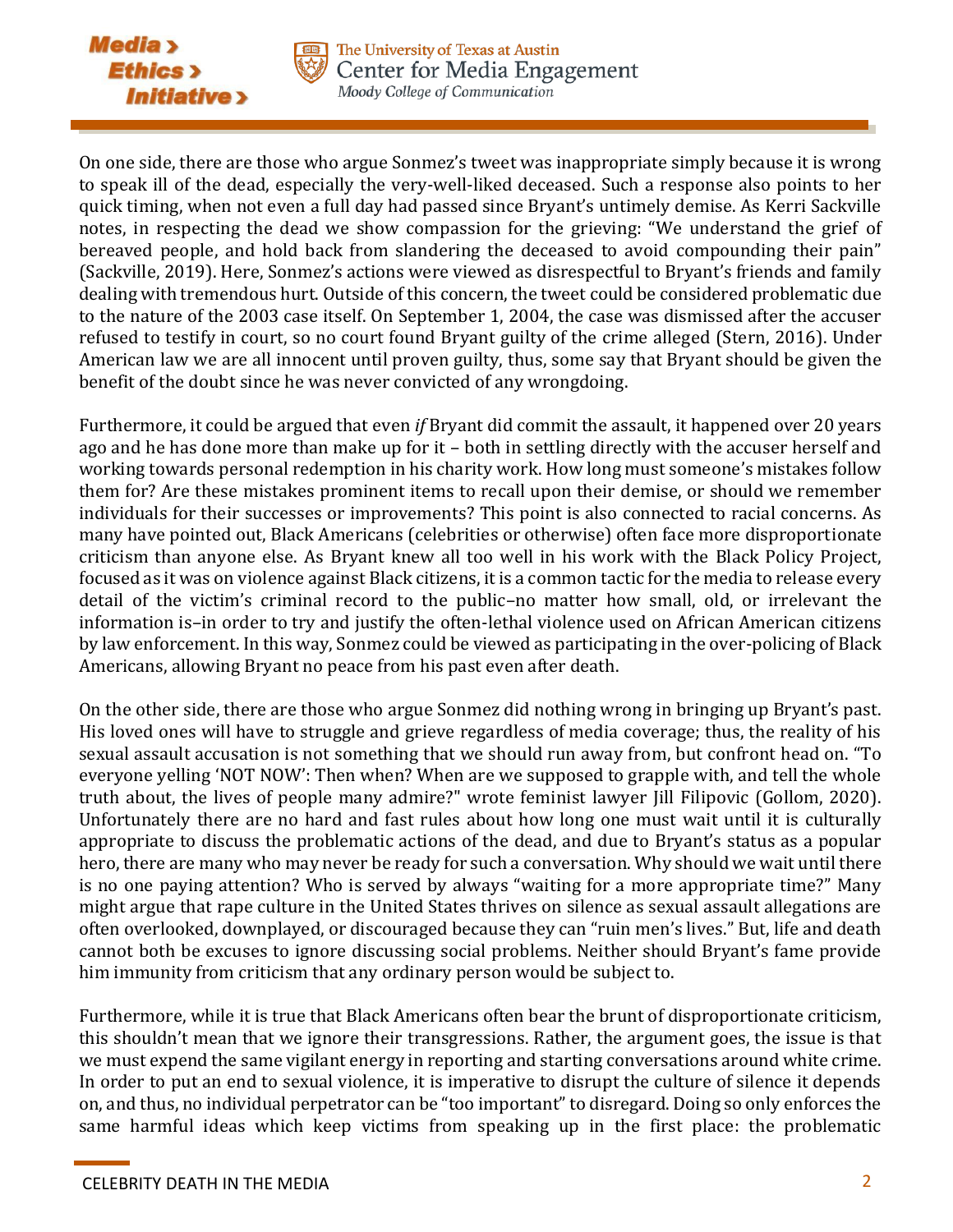



assumption that your abuser's reputation overrides your pain. Those who stand behind Sonmez contend that, ultimately, priority of concern must be placed with the victim, not the perpetrator – which includes not using hero worship to excuse the excessive response of death threats and doxxing a woman journalist.

Despite Kobe Bryant dying at a tragically young age, he lived a full and complicated life. While he was an inspiration to many and it is understandable that his fans would like to remember positive aspects about him, at the same it is understandable why seeing assertions that his past rape accusation "doesn't matter" is concerning for victims of sexual assault everywhere. In cases such as this one, it is vital to tread with nuance and empathy. As Black feminist culture writer Evette Dionne notes:

Thanks to the pressures of social media, in which we react to unfathomable news in real time, we often fall into a binary of good or bad… [but] it is rarely that simple… Only Bryant's accuser can decide if she forgives him, and it's not our place to do that work publicly on her behalf. What we *can* do is complicate these conversations so we can usher in more honesty about who's elevated in the aftermath of a sexual assault and how fame and money insulate perpetrators from being brought to account. We can do this while still acknowledging that Bryant didn't deserve to die in such a manner at such an age and that the people who loved him are grieving (Dionne, 2020).

As death is an inevitable aspect to life, and as journalists strive for a commitment to truth and justice, we must ask ourselves what is the most ethical way to go about reporting the complex lives of celebrities after death. Should cultural icons be given special treatment that would not be afforded ordinary people? If not, does this imply standards of reporting should be adjusted for the non-famous as well?

## Discussion Questions:

- 1. What are the central values at stake in the controversies over the coverage of Bryant's death?
- 2. Is "speaking ill of the dead" an outdated taboo that should be "laid to rest?" What are the costs and benefits of such a practice?
- 3. What are some ethical principles that you might suggest that could help guide journalists in covering the deaths of complex and controversial celebrities?
- 4. How would you like your death—and your mistakes—to be covered or talked about? Does your status as a non-celebrity matter for this calculation?

## Further Information:

Allsop, J. (30 January 2020). "The Felicia Sonmez Affair Was Not Journalism's Finest Hour." *The Guardian*. Available at:

[https://www.theguardian.com/commentisfree/2020/jan/30/felicia-sonmez-affair-was-not](https://www.theguardian.com/commentisfree/2020/jan/30/felicia-sonmez-affair-was-not-journalism-finest-hour)[journalism-finest-hour](https://www.theguardian.com/commentisfree/2020/jan/30/felicia-sonmez-affair-was-not-journalism-finest-hour)